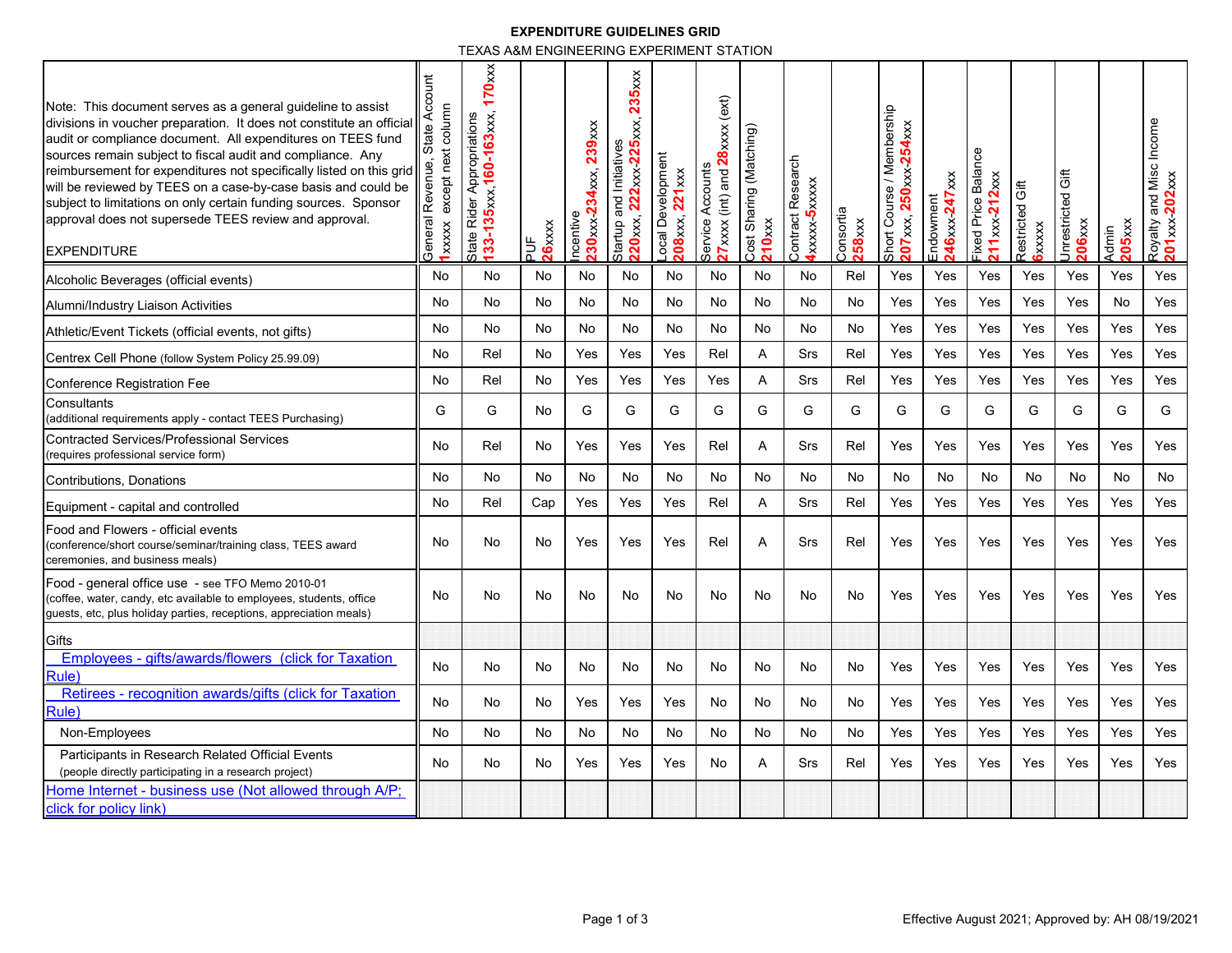## **EXPENDITURE GUIDELINES GRID**

TEXAS A&M ENGINEERING EXPERIMENT STATION

| Note: This document serves as a general guideline to assist<br>divisions in voucher preparation. It does not constitute an official<br>audit or compliance document. All expenditures on TEES fund<br>sources remain subject to fiscal audit and compliance. Any<br>reimbursement for expenditures not specifically listed on this grid<br>will be reviewed by TEES on a case-by-case basis and could be<br>subject to limitations on only certain funding sources. Sponsor<br>approval does not supersede TEES review and approval.<br><b>EXPENDITURE</b> | ō<br>႘<br>column<br>tate A<br>except next<br>Revenue<br>General<br><b>Txxxx</b> | $170$ xxx<br>133-135xxx, 160-163xxx,<br>Rider Appropriations<br>State I | 26xxxx<br>$\frac{1}{2}$ | 239xxx<br>34xxx,<br>$230$ xxx-2<br>ncentive | $235 \times x$<br>222xxx 225xxx,<br>Startup and Initiatives<br>220xxx, | ocal Development<br>$221 \times x$<br>208xxx, | 27xxxx (int) and 28xxxx (ext)<br>Service Accounts | Cost Sharing (Matching)<br><b>210xxx</b> | Contract Research<br><b>Axxxxx-5xxxxx</b> | Consortia<br>258xxx | Short Course / Membership<br>54xxx<br>207xxx, 250xxx-2 | 246xxx 247xxx<br>Endowment | Balance<br>211xxx 212xxx<br><b>Fixed Price</b> | Restricted Gift<br>6xxxx | 5ft<br>Jnrestricted<br>206xxx | 205 <sub>xxx</sub><br>Admin | and Misc Income<br>Royalty and Misc<br><mark>201</mark> xxx- <mark>202</mark> xxx |
|------------------------------------------------------------------------------------------------------------------------------------------------------------------------------------------------------------------------------------------------------------------------------------------------------------------------------------------------------------------------------------------------------------------------------------------------------------------------------------------------------------------------------------------------------------|---------------------------------------------------------------------------------|-------------------------------------------------------------------------|-------------------------|---------------------------------------------|------------------------------------------------------------------------|-----------------------------------------------|---------------------------------------------------|------------------------------------------|-------------------------------------------|---------------------|--------------------------------------------------------|----------------------------|------------------------------------------------|--------------------------|-------------------------------|-----------------------------|-----------------------------------------------------------------------------------|
| Licensing Fees - professional                                                                                                                                                                                                                                                                                                                                                                                                                                                                                                                              | No                                                                              | No                                                                      | No                      | Yes                                         | No                                                                     | No                                            | Rel                                               | Α                                        | Srs                                       | Yes                 | Yes                                                    | Yes                        | Yes                                            | Yes                      | Yes                           | Yes                         | Yes                                                                               |
| Lobbying                                                                                                                                                                                                                                                                                                                                                                                                                                                                                                                                                   | No                                                                              | No                                                                      | No                      | No                                          | No                                                                     | No                                            | No                                                | No                                       | No                                        | No                  | No                                                     | No                         | No                                             | No                       | No                            | No                          | No                                                                                |
| Membership Dues - professional (see membership form on web)                                                                                                                                                                                                                                                                                                                                                                                                                                                                                                | No                                                                              | No                                                                      | No                      | D                                           | D                                                                      | D                                             | D                                                 | A/D                                      | Srs/D                                     | Yes/D               | D                                                      | D                          | D                                              | D                        | D                             | D                           | D                                                                                 |
| Moving (faculty - new hires)- use Payroll Supplement (not A/P)                                                                                                                                                                                                                                                                                                                                                                                                                                                                                             | No                                                                              | No                                                                      | No                      | No                                          | No                                                                     | No                                            | No                                                | No                                       | Srs                                       | No                  | Yes                                                    | Yes                        | Yes                                            | Yes                      | Yes                           | Yes                         | Yes                                                                               |
| Moving (faculty equivalent-new hires)-use Payroll Supplement (not A/P)                                                                                                                                                                                                                                                                                                                                                                                                                                                                                     | No                                                                              | No                                                                      | No                      | No                                          | No                                                                     | No                                            | No                                                | No                                       | Srs                                       | No                  | Yes                                                    | Yes                        | Yes                                            | Yes                      | Yes                           | Yes                         | Yes                                                                               |
| Moving Expenses (research staff/staff/GAR - new hires)                                                                                                                                                                                                                                                                                                                                                                                                                                                                                                     | No                                                                              | No                                                                      | No                      | No                                          | No                                                                     | No                                            | No                                                | No                                       | No                                        | No                  | No                                                     | No                         | No                                             | No                       | No                            | No                          | No                                                                                |
| Parking Fees - Employee campus permit (non travel status)                                                                                                                                                                                                                                                                                                                                                                                                                                                                                                  | No                                                                              | No                                                                      | No                      | No                                          | No                                                                     | No                                            | Yes                                               | No                                       | No                                        | Yes                 | Yes                                                    | Yes                        | Yes                                            | Yes                      | Yes                           | Yes                         | Yes                                                                               |
| Parking Fees - TAMU Business lot add-on permit                                                                                                                                                                                                                                                                                                                                                                                                                                                                                                             | No                                                                              | No                                                                      | No                      | Yes                                         | Yes                                                                    | Yes                                           | Yes                                               | No                                       | No                                        | Yes                 | Yes                                                    | Yes                        | Yes                                            | Yes                      | Yes                           | Yes                         | Yes                                                                               |
| Participant Support Stipends & Other Participant Costs                                                                                                                                                                                                                                                                                                                                                                                                                                                                                                     | No                                                                              | Rel                                                                     | No                      | Yes                                         | Yes                                                                    | Yes                                           | No                                                | A                                        | Srs                                       | Rel                 | Yes                                                    | Yes                        | Yes                                            | Yes                      | Yes                           | Yes                         | Yes                                                                               |
| Promotional Items - not given to employees                                                                                                                                                                                                                                                                                                                                                                                                                                                                                                                 | No                                                                              | No                                                                      | No                      | No                                          | No                                                                     | No                                            | No                                                | Α                                        | Srs                                       | Rel                 | Yes                                                    | Yes                        | Yes                                            | Yes                      | Yes                           | Yes                         | Yes                                                                               |
| Prompt Pay Interest                                                                                                                                                                                                                                                                                                                                                                                                                                                                                                                                        | Yes                                                                             | No                                                                      | No                      | Yes                                         | Yes                                                                    | Yes                                           | Yes                                               | No                                       | No                                        | Yes                 | Yes                                                    | Yes                        | Yes                                            | Yes                      | Yes                           | Yes                         | Yes                                                                               |
| Prospective Employee Travel/Recruiting Expenses                                                                                                                                                                                                                                                                                                                                                                                                                                                                                                            | No                                                                              | Rel                                                                     | No                      | Yes                                         | Yes                                                                    | Yes                                           | No                                                | Α                                        | Srs                                       | No                  | Yes                                                    | Yes                        | Yes                                            | Yes                      | Yes                           | Yes                         | Yes                                                                               |
| Renovations - Labs and other research space                                                                                                                                                                                                                                                                                                                                                                                                                                                                                                                | No                                                                              | No                                                                      | Yes                     | Yes                                         | Yes                                                                    | Yes                                           | Rel                                               | Α                                        | Srs                                       | Rel                 | Yes                                                    | Yes                        | Yes                                            | Yes                      | Yes                           | Yes                         | Yes                                                                               |
| Renovations - General building space                                                                                                                                                                                                                                                                                                                                                                                                                                                                                                                       | No                                                                              | No                                                                      | Yes                     | No                                          | No                                                                     | No                                            | Rel                                               | No                                       | No                                        | No                  | Yes                                                    | Yes                        | Yes                                            | Yes                      | Yes                           | Yes                         | Yes                                                                               |
| Sales Tax (purchased in or shipped to Texas)                                                                                                                                                                                                                                                                                                                                                                                                                                                                                                               |                                                                                 |                                                                         |                         |                                             |                                                                        |                                               |                                                   |                                          |                                           |                     |                                                        |                            |                                                |                          |                               |                             |                                                                                   |
| <b>Employee Reimbursement</b><br>(If business meal, tax can be paid on same account as food)                                                                                                                                                                                                                                                                                                                                                                                                                                                               | No                                                                              | No                                                                      | No                      | No                                          | No                                                                     | No                                            | No                                                | No                                       | No                                        | No                  | Yes                                                    | Yes                        | Yes                                            | Yes                      | Yes                           | Yes                         | Yes                                                                               |
| Payment to Vendor<br>(Includes all p-card charges, even business meal on p-card)                                                                                                                                                                                                                                                                                                                                                                                                                                                                           | No                                                                              | No                                                                      | No                      | No                                          | No                                                                     | No.                                           | No                                                | No.                                      | No                                        | No                  | Yes                                                    | Yes                        | Yes                                            | Yes                      | Yes                           | Yes                         | Yes                                                                               |
| Sponsorships - see TFO Memo 17-01                                                                                                                                                                                                                                                                                                                                                                                                                                                                                                                          | No                                                                              | No                                                                      | No.                     | Yes                                         | Yes                                                                    | Yes                                           | Rel                                               | No.                                      | No.                                       | Rel                 | Yes                                                    | Yes                        | Yes                                            | Yes                      | Yes                           | Yes                         | Yes                                                                               |
| Student Recruiting - Travel by Employee                                                                                                                                                                                                                                                                                                                                                                                                                                                                                                                    | No                                                                              | No                                                                      | No                      | No                                          | No                                                                     | No                                            | No                                                | No                                       | No                                        | No                  | Yes                                                    | Yes                        | No                                             | Yes                      | Yes                           | Yes                         | Yes                                                                               |
| Student (Non Employee) Travel                                                                                                                                                                                                                                                                                                                                                                                                                                                                                                                              | No                                                                              | No                                                                      | No                      | Yes                                         | Yes                                                                    | Yes                                           | No                                                | A                                        | Srs                                       | Rel                 | F.                                                     | Yes                        | Yes                                            | Yes                      | Yes                           | Yes                         | Yes                                                                               |
| Subscriptions and Software Licenses                                                                                                                                                                                                                                                                                                                                                                                                                                                                                                                        | Yes                                                                             | Rel                                                                     | No                      | Yes                                         | Yes                                                                    | Yes                                           | No                                                | Α                                        | Srs                                       | Rel                 | Yes                                                    | Yes                        | Yes                                            | Yes                      | Yes                           | Yes                         | Yes                                                                               |
| Supplies - General Purpose (i.e., office supplies)                                                                                                                                                                                                                                                                                                                                                                                                                                                                                                         | Yes                                                                             | Rel                                                                     | No                      | Yes                                         | Yes                                                                    | Yes                                           | Rel                                               | A                                        | Rel                                       | Rel                 | Yes                                                    | Yes                        | Yes                                            | Yes                      | Yes                           | Yes                         | Yes                                                                               |
| Supplies - Research Program Specific                                                                                                                                                                                                                                                                                                                                                                                                                                                                                                                       | Yes                                                                             | Rel                                                                     | No                      | Yes                                         | Yes                                                                    | Yes                                           | Rel                                               | A                                        | Srs                                       | Rel                 | Yes                                                    | Yes                        | Yes                                            | Yes                      | Yes                           | Yes                         | Yes                                                                               |
| Tips / Gratuities                                                                                                                                                                                                                                                                                                                                                                                                                                                                                                                                          | No                                                                              | No                                                                      | No                      | Yes                                         | Yes                                                                    | Yes                                           | Yes                                               | A                                        | Srs                                       | Rel                 | Yes                                                    | Yes                        | Yes                                            | Yes                      | Yes                           | Yes                         | Yes                                                                               |

Page 2 of 3 **Effective August 2021; Approved by: AH 08/19/2021**